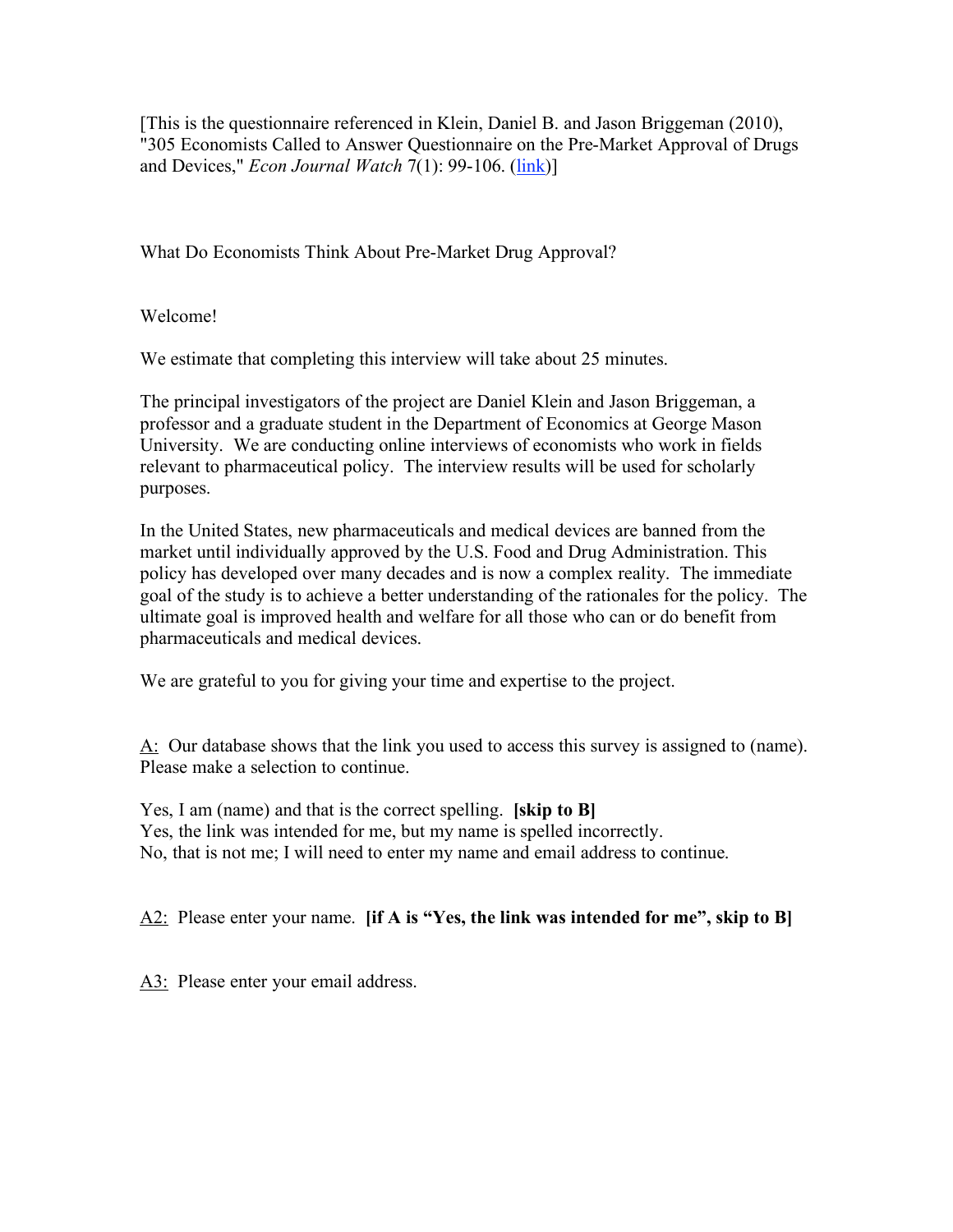B: As stated in the contact email, your responses will be reported as yours, without anonymity. Please confirm this understanding:

Yes, I understand that my responses will be made public (accurately, completely, and neutrally) and without anonymity.

Sorry, such conditions are unacceptable to me; I decline to participate.

C: Please give your current institutional affiliation and title:

1: The policy that requires pre-market approval of new pharmaceuticals and medical devices may *prevent harm*, and it also may *suppress would-have-been benefits* (by suppressing drug development, causing delays, or increasing costs).

Consider for the moment only the first of these two policy effects, *preventing harm*. Which of the following statements best describes your view of the public discourse about this effect?

In public discourse, the effect of the pre-market approval policy in preventing harm is...

…typically overstated.

- …often overstated.
- …neither understated nor overstated.
- …often understated.
- …typically understated.

2: Consider now only the second policy effect, *suppression of would-have-been benefits*. Which of the following statements best describes your view of the public discourse about this effect?

In public discourse, the effect of the pre-market approval policy in suppressing wouldhave-been benefits is…

…typically overstated.

- …often overstated.
- …neither understated nor overstated.
- …often understated.
- …typically understated.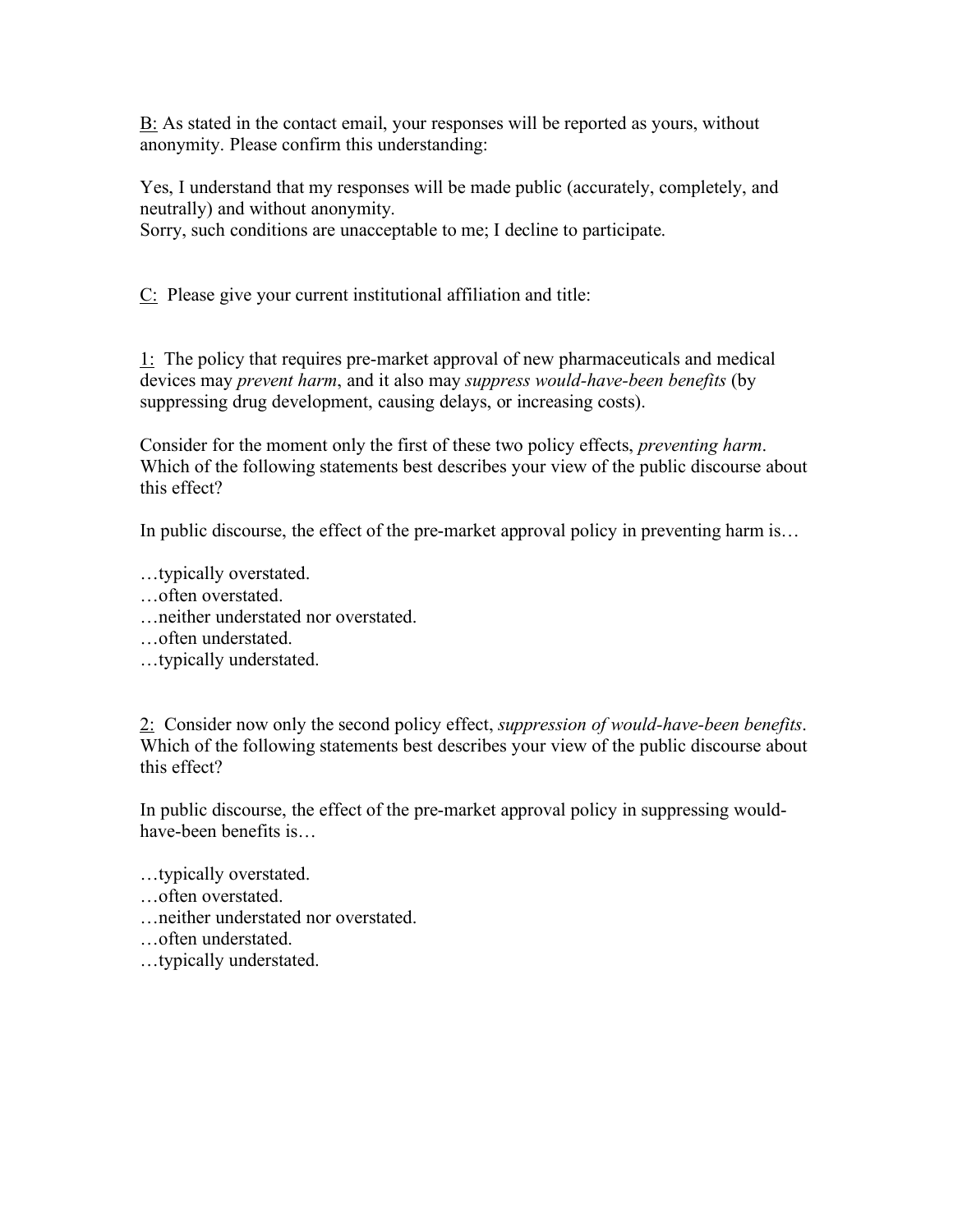3: Which best describes your attitude toward the U.S. government policy that requires pre-market approval of new pharmaceuticals and devices?

Oppose strongly Oppose, not strongly **Neutral** Support, not strongly Support strongly

4: Do you think there is a sound market-failure rationale for the policy that requires premarket approval?

Yes **[skip to 5b]** No

**[if 3 is "Neutral" or "Support"]** 5a: Given that you believe there is no sound marketfailure rationale for the policy that requires pre-market approval, please explain why you do not oppose the policy.

6a: Do you believe that consumers or patients systematically err when coping with uncertainties related to health and treatment?

Yes No **[skip to 8a]**

7a: In what ways does consumer or patient erring manifest itself? (If possible, please cite relevant evidence.)

8a: Do you believe that doctors systematically err when selecting and prescribing therapies?

Yes No **[skip to 10a]**

9a: In what ways does doctor erring manifest itself? (If possible, please cite relevant evidence.)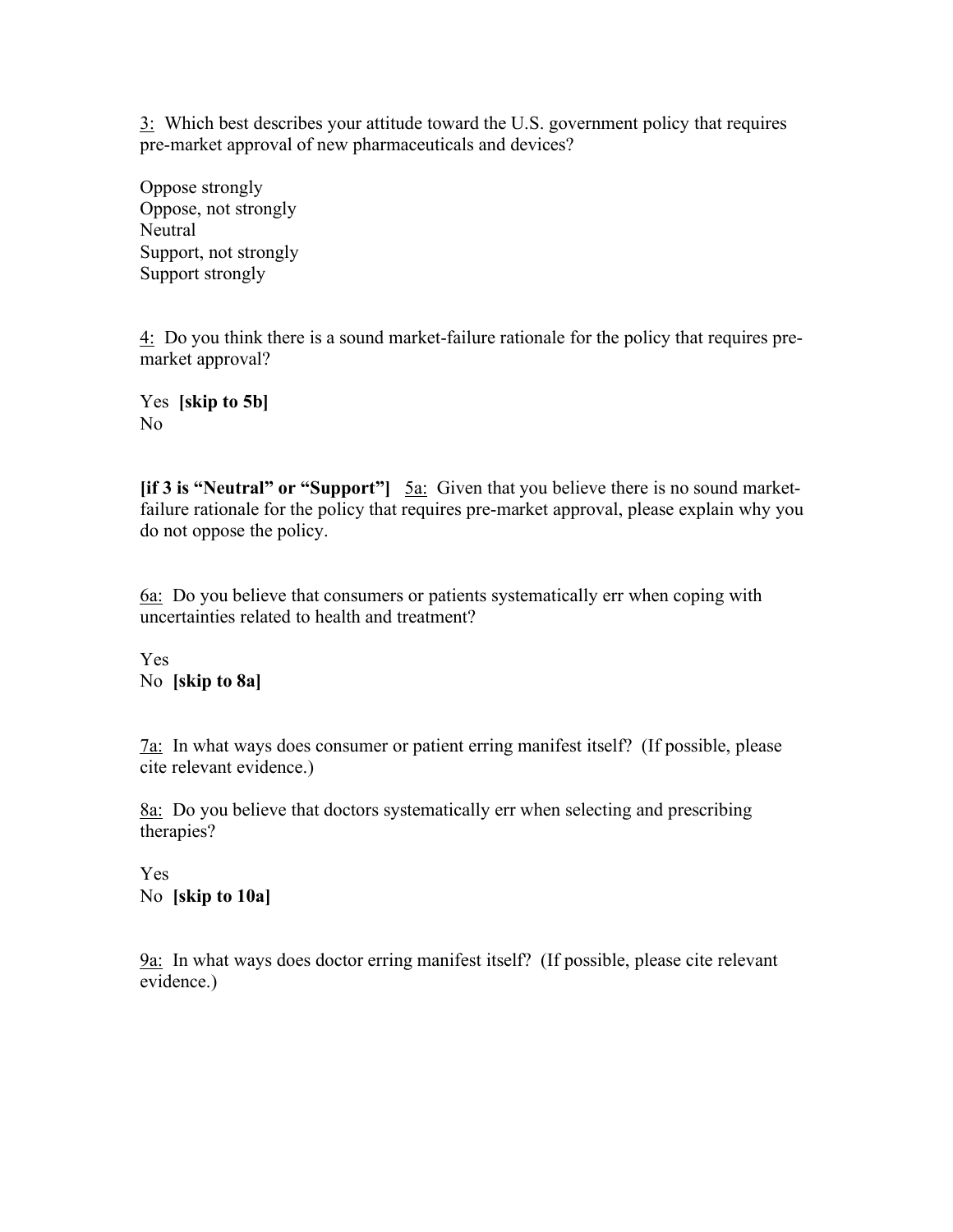10a: Say the policy that requires pre-market approval was eliminated and, in its place, a policy was implemented allowing new pharmaceuticals/devices and initially classifying them as requiring a doctor's prescription (pending a review process to consider dropping the prescription requirement). Do you think such a liberalized system would be superior to the current system?

Yes **[skip to 12a]** No

11a: Why not?

12a: Do you believe that uncertainty *per se* constitutes a market failure?

Yes No **[skip to 14a]**

13a: How in your view does uncertainty *per se* constitute a market failure?

14a: Knowledge is often said to have public-goods aspects. Imagine a new pharmaceutical being developed within the current regulatory system and brought all the way through to FDA approval. Do you think the policy that requires pre-market approval induces the generation of more knowledge about the new pharmaceutical than there would have been in the absence of the policy?

Yes No

15a: As compared to the current system, would you favor making approval of a new drug automatic upon completion of the safety and efficacy testing processes specified by the FDA, regardless of what those testing results turned out to be?

Yes **[skip to 17a]** No

16a: Why not?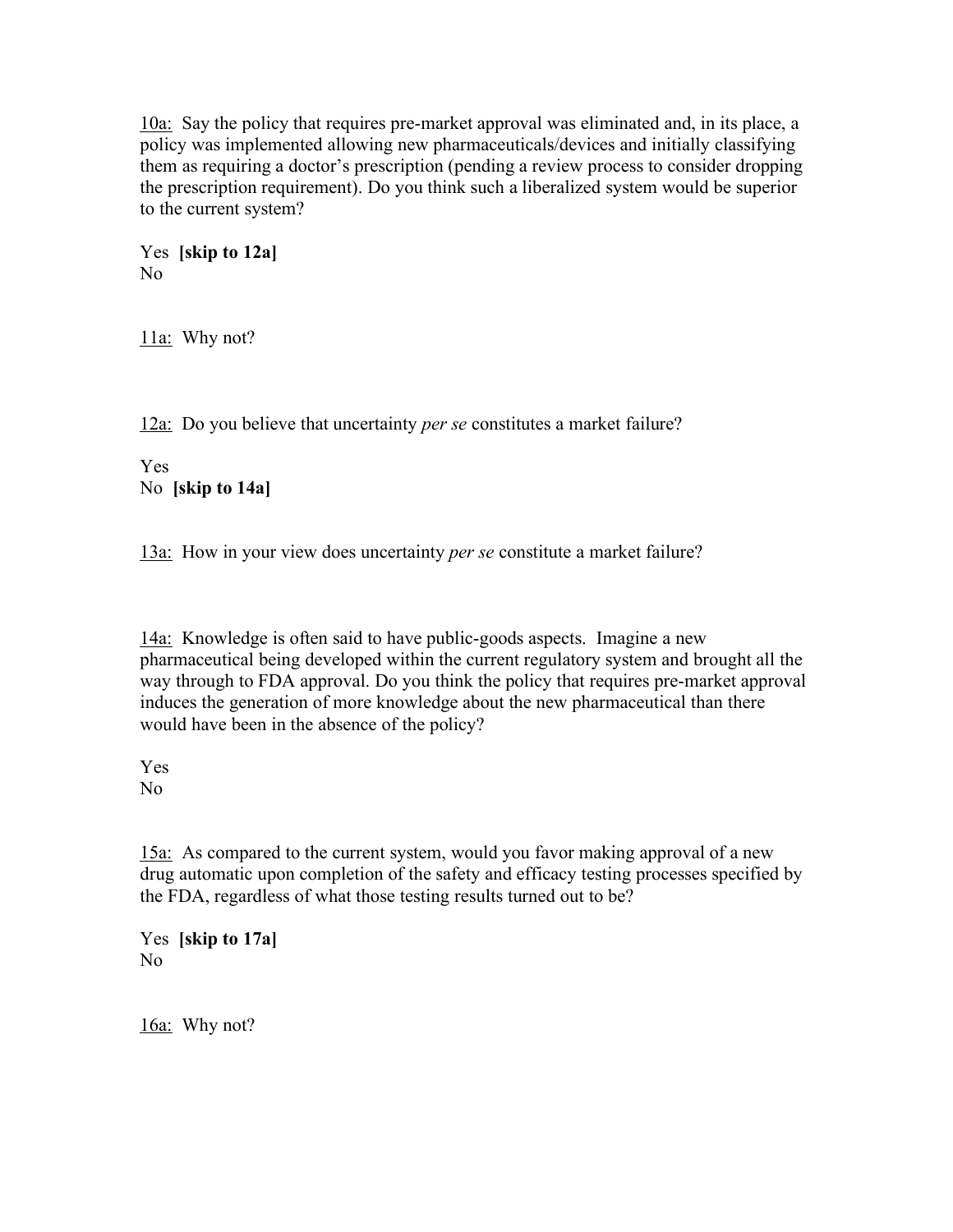17a: Relative to doctors and consumers, do you believe the government has superior ability to judge the safety and efficacy of pharmaceuticals (assuming, that is, that the government does not have exclusive access to certain research information)?

Yes No **[skip to 19a]**

18a: How would you describe or explain the government's superior ability to judge safety and efficacy?

19a: As compared to the current system, would you favor a reform so that pharmaceuticals approved by the FDA counterparts in Europe, Japan, Canada, or Australia were automatically approved for the United States?

Yes **[skip to 31]** No

20a: Why not? **[skip to 31]**

5b: Which of the following describes the nature or source of the market failure that justifies the policy requiring pre-market approval? Please be sure to check any and all that you believe to apply.

Imperfect information Public-goods aspects of knowledge Government has superior ability to assure safety and efficacy **Other** 

**[if 5b answers include "Other"]** 6b: Please describe the 'other' source of market failure that justifies the policy requiring pre-market approval.

7b: Do you believe that consumers or patients systematically err when coping with uncertainties related to health and treatment?

Yes No **[skip to 9b]**

8b: In what ways does consumer or patient erring manifest itself? (If possible, please cite relevant evidence.)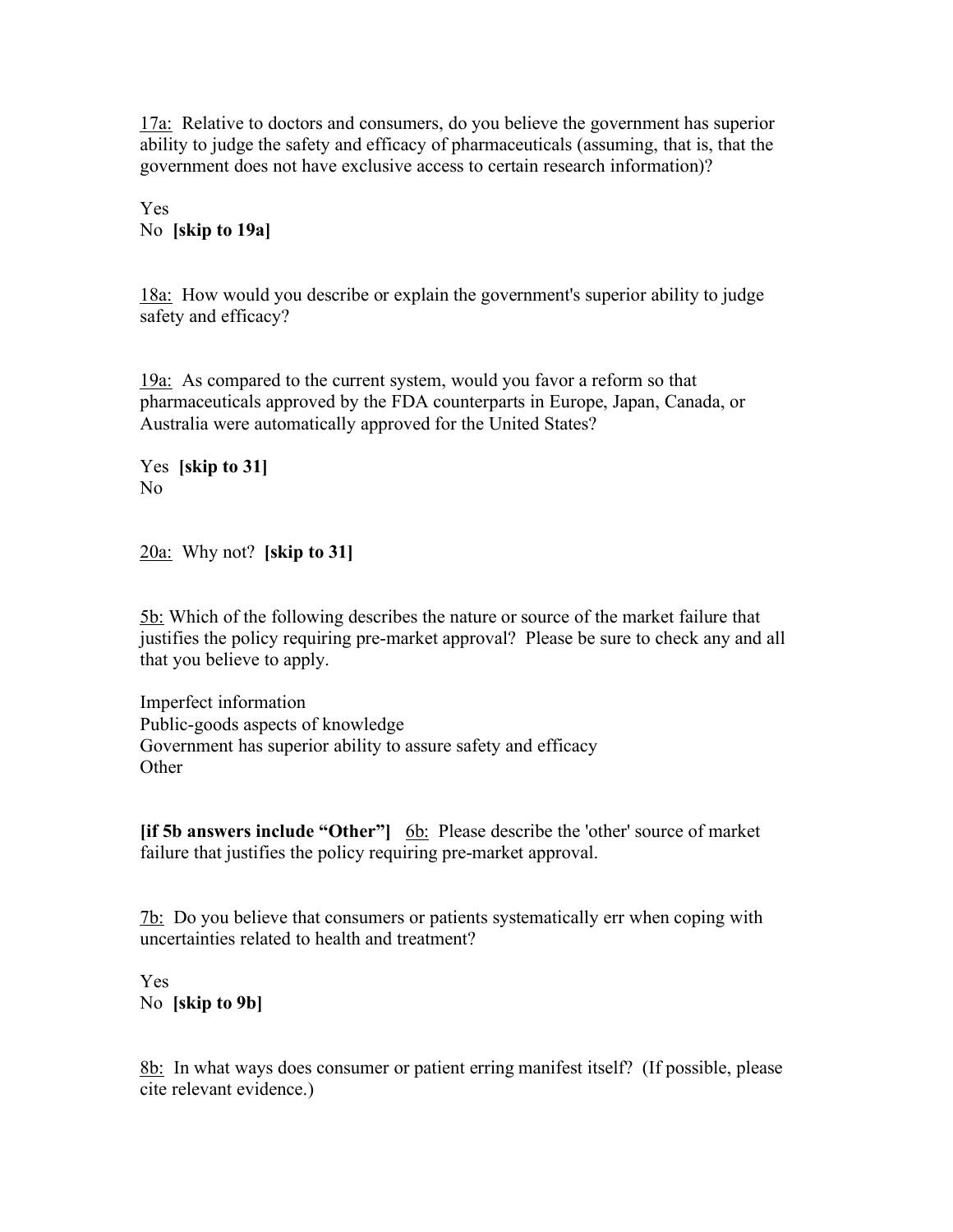9b: Do you believe that doctors systematically err when selecting and prescribing therapies?

Yes No **[skip to 11b]**

10b: In what ways does doctor erring manifest itself? (If possible, please cite relevant evidence.)

11b: Say the policy that requires pre-market approval was eliminated and, in its place, a policy was implemented allowing new pharmaceuticals/devices and initially classifying them as requiring a doctor's prescription (pending a review process to consider dropping the prescription requirement). Do you think such a liberalized system would be superior to the current system?

Yes **[skip to 13b]** No

12b: Why not?

13b: Do you believe that uncertainty *per se* constitutes a market failure?

Yes No **[skip to 15b]**

14b: How in your view does uncertainty *per se* constitute a market failure?

**[if 5b answers include "Imperfect information" and if "No" to 7b, 9b, and 13b]** 15b: If neither consumers nor doctors err systematically in these matters and uncertainty *per se* does not constitute a market failure, then in what sense do you believe that imperfect information is a source of the market failure that justifies the policy requiring pre-market approval?

**[if 5b answers include "Imperfect information" and if "Yes" to any of 7b, 9b, and 13b]** 16b: In addition to systematic error on the part of consumers/doctors and/or uncertainty *per se*, is there any other sense in which you believe imperfect information to be a source of the market failure that justifies the policy requiring pre-market approval? If so, please explain.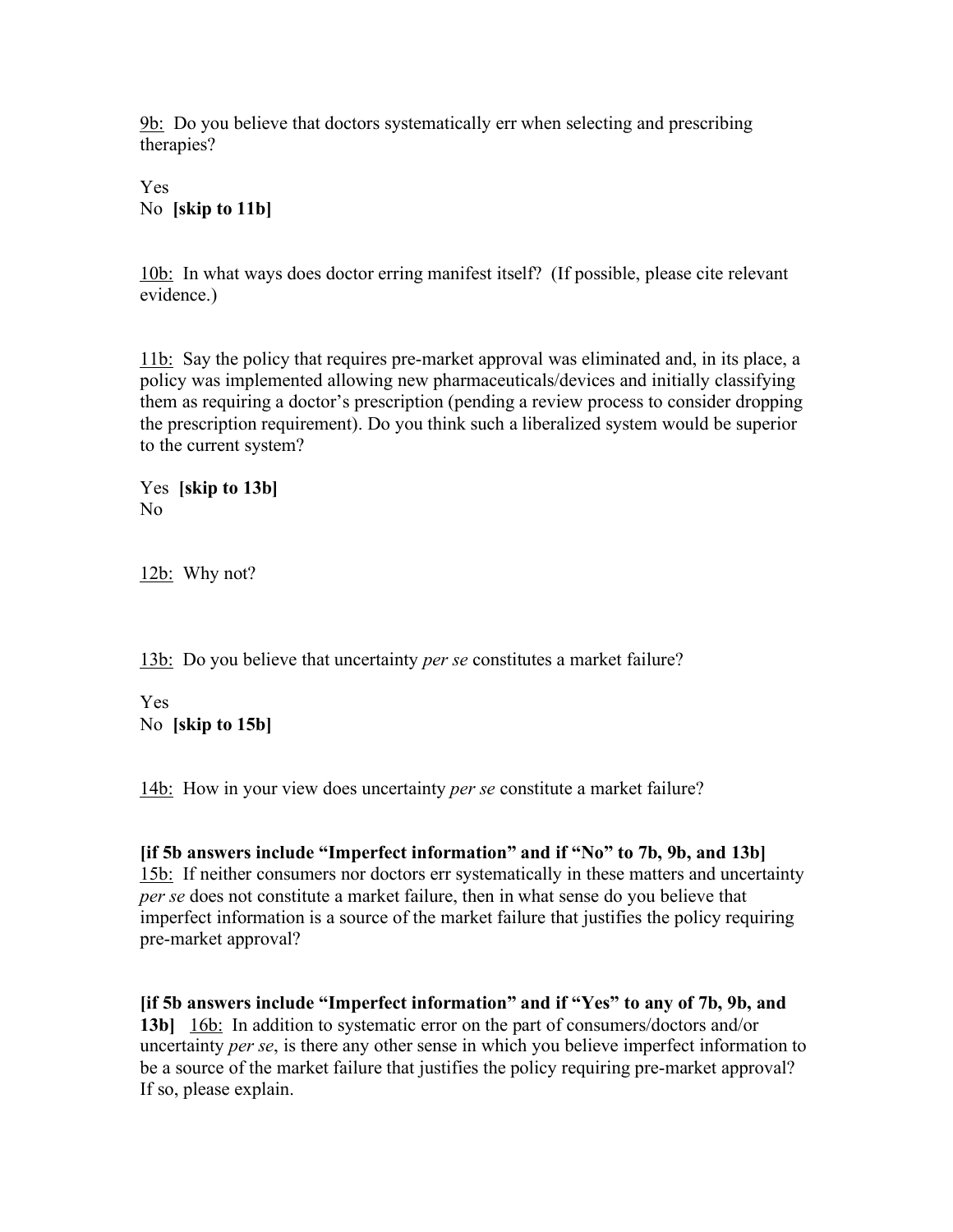**[if 5b answers do not include "Public-goods aspects of knowledge"]** 17b: You indicated that public-goods aspects of knowledge do not justify the policy requiring premarket approval. Is that because you think such aspects are better addressed by subsidizing the generation of knowledge, *e.g.*, via the National Institutes for Health?

Yes **[skip to 20b]** No **[skip to 20b]**

**[if 5b answers include "Public-goods aspects of knowledge"]** 18b: You indicated that public-goods aspects of knowledge are a source of the market failure that justifies the policy requiring pre-market approval. Do you think that this source of market failure would be better addressed with a policy that subsidizes the generation of knowledge, *e.g.*, via the National Institutes for Health?

Yes **[skip to 20b]** No

19b: Why not?

20b: Imagine a new pharmaceutical being developed within the current regulatory system and brought all the way through to FDA approval. Do you think the policy that requires pre-market approval induces the generation of more knowledge about the new pharmaceutical than there would have been in the absence of the policy?

Yes **[skip to 22b]** No

**[if 5b answers include "Public-goods aspects of knowledge"]** 21b: How is it, then, that the public-goods aspect of knowledge provides a rationale for the current system?

22b: As compared to the current system, would you favor making approval of a new drug automatic upon completion of the safety and efficacy testing processes specified by the FDA, regardless of what those testing results turned out to be?

Yes **[skip to 24b]** No

23b: Why not?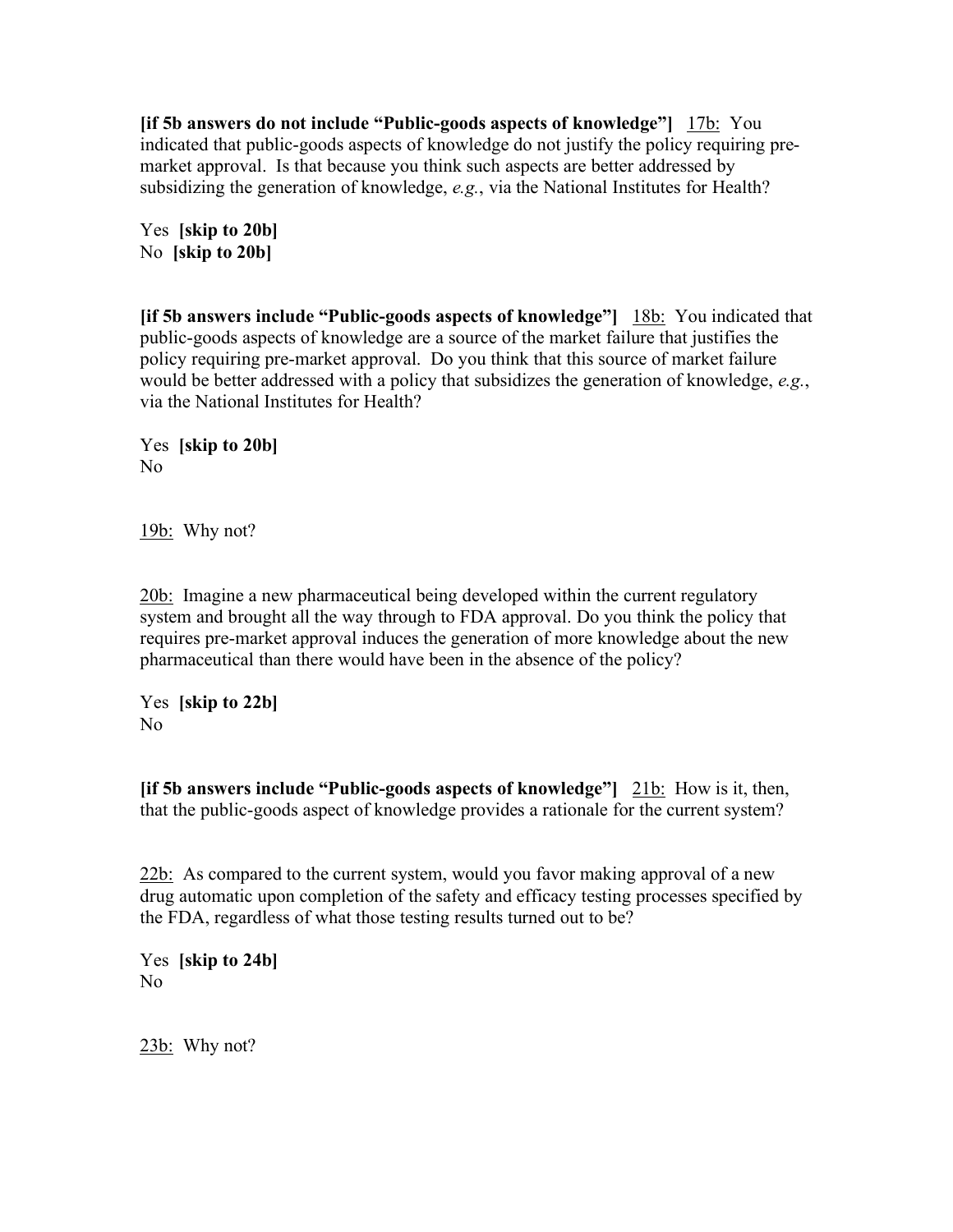**[if 5b answers include "Government has superior ability to assure safety and efficacy"** 24b: You indicated that a superior ability of government to assure the safety and efficacy of pharmaceuticals justifies the policy requiring pre-market approval. Does that superiority stem from the FDA having special expertise in evaluating safety and efficacy?

Yes No **[skip to 26b]**

**[if 5b answers include "Government has superior ability to assure safety and efficacy"** 25b: Why is it that doctors and consumers have inferior judgment in evaluating safety and efficacy?

**[if 5b answers include "Government has superior ability to assure safety and efficacy"]** 26b: Would you say that impartiality or commitment to the public good are sources of the government's superior ability to assure safety and efficacy?

Yes No **[skip to 28b]**

**[if 5b answers include "Government has superior ability to assure safety and efficacy"** 27b: In what ways does the FDA's impartiality or commitment to the public good render it superior to doctors and patients in judging safety and efficacy?

**[if 5b answers include "Government has superior ability to assure safety and efficacy" and if 24b and 26b are both "No"]** 28b: What is the basis of government's superior ability to assure safety and efficacy, if not the FDA's special expertise, impartiality, or commitment to public good?

29b: As compared to the current system, would you favor a reform so that pharmaceuticals approved by the FDA counterparts in Europe, Japan, Canada, or Australia were automatically approved for the United States?

Yes **[skip to 31]** No

30b: Why not?